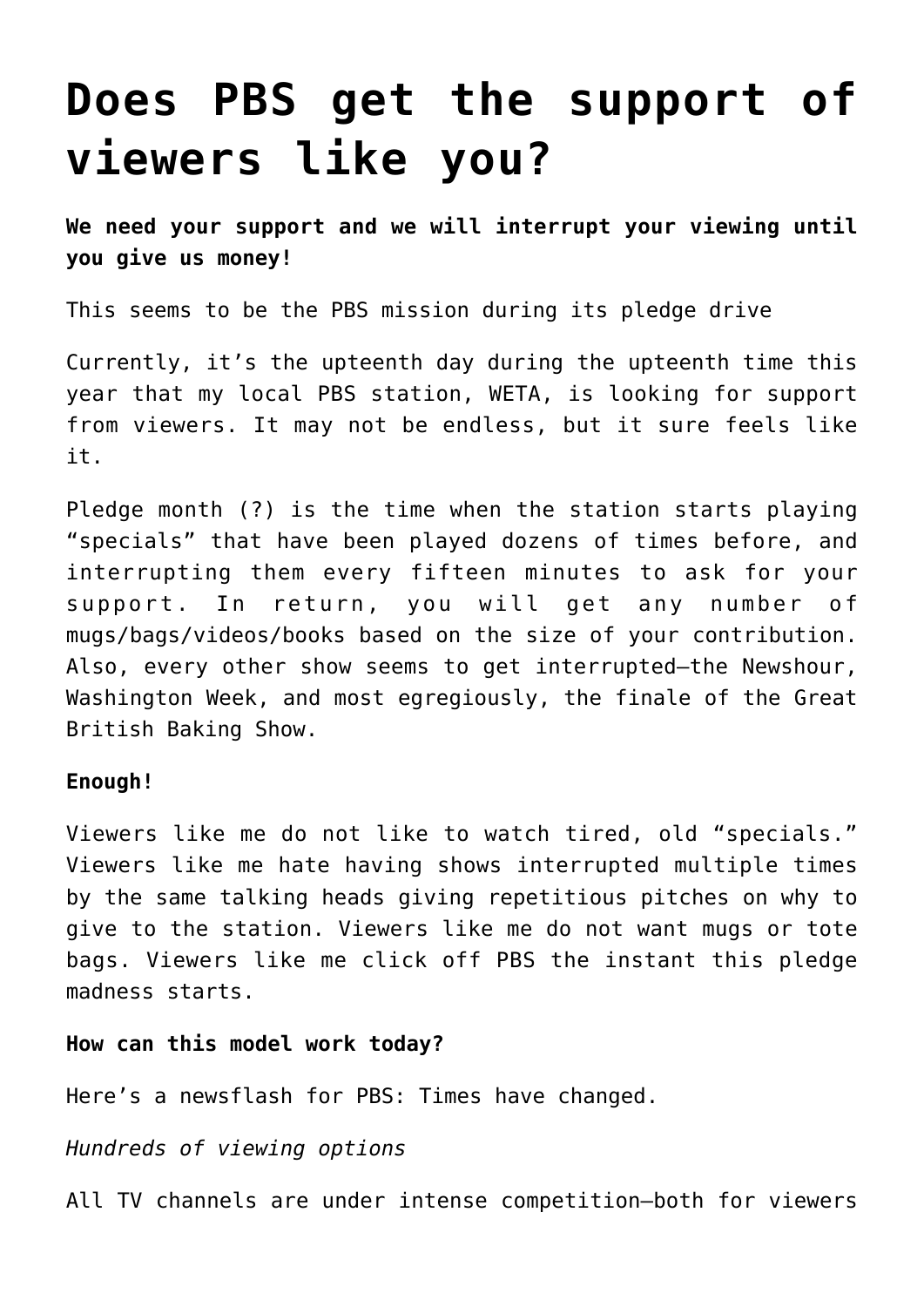and for advertising dollars. This is because viewers have many more options for entertainment than ever before: There are hundreds of cable and streaming channels, and also an internet chock-full of stuff to watch, read, react to and interact with.

*It's an on-demand world*

With DVRs and/or access to content on demand, people can watch shows on whatever schedule they choose. They can ignore advertising (and pledge drives).

### *There's a streaming channel for that*

It used to be that you could only watch British shows like Downton Abbey or Inspector Morse on PBS. Now, you can stream them on specialized British TV/movies channels, and even watch them on Netflix.

*Watch TV wherever you are, whenever you want*

Smartphones and tablets can access the internet anywhere and everywhere. And users of these devices can buy/rent/download all sorts of entertainment to watch even when there is no internet access.

## **Interrupting viewer with a push-message is really old school**

These days, inbound marketing is in favor. That's when potential customers/supporters come to you because you are providing great content/reasons for them to interact and buy/support from you. Forcing yourself on viewers, like the pledge drive on PBS does, is the complete opposite. It assumes a static audience that does not have any option but to sit there and listen to a sales pitch. It assumes that pushing a message is the best way to get action. It's the old way of doing things. And it may help PBS shed viewers, not gain them.

**Is annoying viewers for a \$60 donation the best way to keep PBS afloat?**